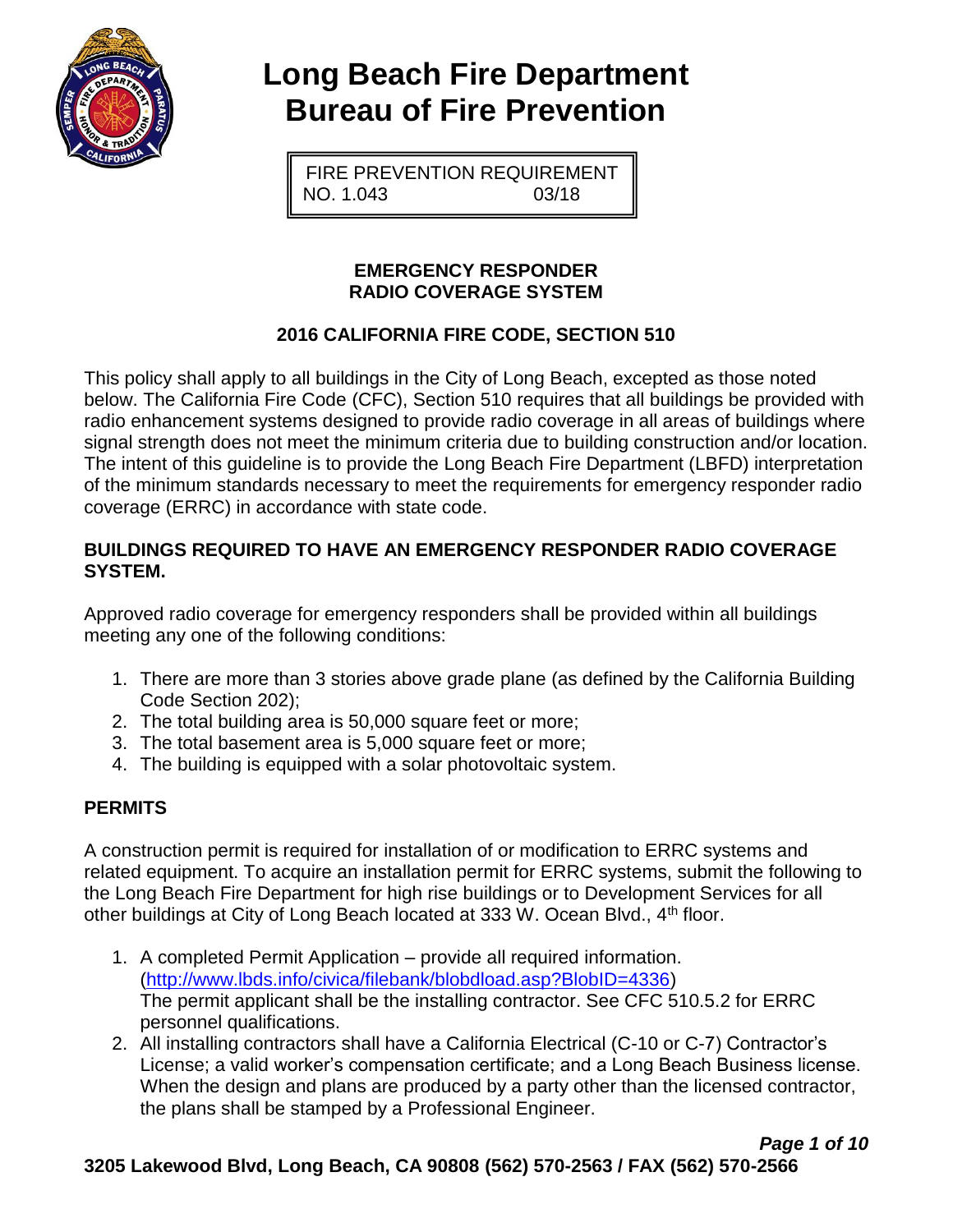- 3. A minimum of three sets of shop quality plans and one submittal packet for the proposed ERRC system – one set of plans will be retained by the City of Long Beach.
- 4. Installation, alteration, or demolition of a system shall not commence prior to the approval of plans and issuance of a permit. Maintenance performed in accordance with this code is not considered a modification and does not require a permit.
- 5. The job card and approved Long Beach Fire Department/Development Services plans shall be kept at the project site at all times. Once the ERRC system has been given final approval, a set of plans shall remain with the owner.
- 6. Equipment shall have FCC certification prior to installation.
- 7. **Operating Permit -** An emergency responder radio coverage operating permit is required annually.

# **PLANS**

- A. General Requirements for all ERRC projects.
	- 1. Plans and attachments shall be clearly labeled and legible.
	- 2. Plans shall include a title sheet, an equipment list (manufacture name and model numbers), a written standard operating procedure, a floor plan, a system riser diagram, and secondary power calculations.
	- 3. Attachments shall include highlighted manufacture's specification sheets for all equipment and devices such as; cables, amplifiers, ups, batteries and antennae; indicating the FCC certification.

# B. Title Sheet

- 1. The title (front) sheet shall contain the following information:
	- Project name and address of the project.
	- The designers full name, FCC General Radiotelephone Operator License (GROL) number and signature. The designer of record shall be responsible for the entire system being worked on.
	- Business name, address, and California Contractor's License number and FCC GROL of the installing contractor. If the designer of the ERRC system is not the installing contractor, the following shall be clearly indicated/printed on the plans:
		- **DESIGNED BY**

# • **INSTALLING CONTRACTOR**

- Type of supervising station service as per NFPA 72. NFPA 1221 9.6.13
- Number of basements, number of stories above basement, building height, total building area, and building construction type.
- A note stating that the design and installation complies with NFPA 72 (2016 edition), NFPA 1221 (2016 edition) the California Electrical Code (2016 edition), the California Fire Code (2016 edition), the California Building Code (2016 edition), and the Long Beach Fire Department ordinances, policies and standards.
- C. Equipment List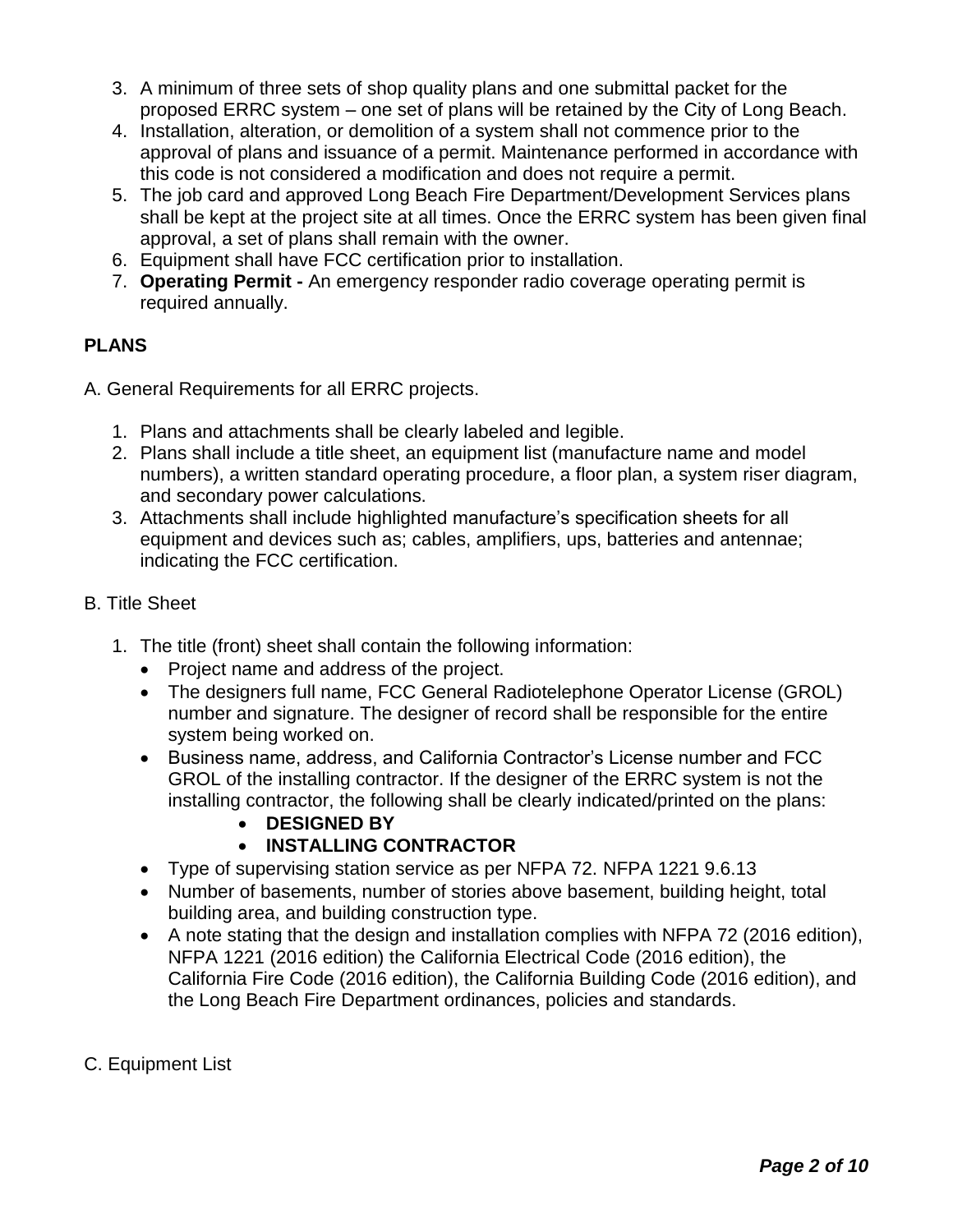- 1. Provide the model number, manufacturer's name, description, quantity, and symbols to be used (legend) for each device, equipment, and conductors proposed to be installed.
- D. Floor Plan
	- 1. The following shall be clearly indicated:
		- Scale used and a graphical representation of the scale. The minimum scale for ERRC plans is  $1/8$ " = 1' -0". Metric scale shall not be accepted.
		- Room and room names.
		- The locations of partitions, non-rated walls, and rated walls.
		- The location of all Emergency Responder equipment.
		- Power and panel locations.
		- Raceway routing.
		- Conduit and conductor size.
		- Roof plan showing locations(s) of antennae.
		- Location(s) of in building antennae

#### E. Riser Diagram

- 1. Provide the following:
	- Single-line wiring diagram (riser diagram) that shows the interconnection of equipment of the whole system.
	- Type and size of wire or conductor to be used.
	- Schematic drawing of electrical system and backup power.
	- Show supervisory points from repeater.
- F. Calculations
	- Secondary power supply. Emergency responder radio coverage systems shall be provided with an approved secondary source of power per CFC 510.4.2.3. When primary power is lost, the power supply to the emergency responder radio coverage system shall automatically transfer to the secondary power supply. The design capacity shall be based on 100 percent load for 24 hours. UPS systems shall be enclosed in a NEMA Type 4 or NEMA 4X-type waterproof enclosure. Provide battery ventilation in accordance with code.
	- Signal propagation map Provide a color map indicating the signal strengths as designed and then as installed by As-Built.
	- Attachments. Manufacturer's specification sheets for all devices, equipment, and materials to be used shall be submitted, including the cables, amplifiers, UPS, batteries, antennae and transponder to the supervising station. Highlight on the cut sheet which device or equipment is being used, the listing information, and the application per listing.

#### **DESIGN AND INSTALLATION**

1. ERRC systems shall be designed and installed in accordance with NFPA 72 (2016 edition), NFPA 1221 (2016 edition), the California Electrical Code (2016 edition), the California Fire Code (2016 edition), the California Building Code (2016 edition), and the Long Beach Fire Department ordinances, requirements, and standards.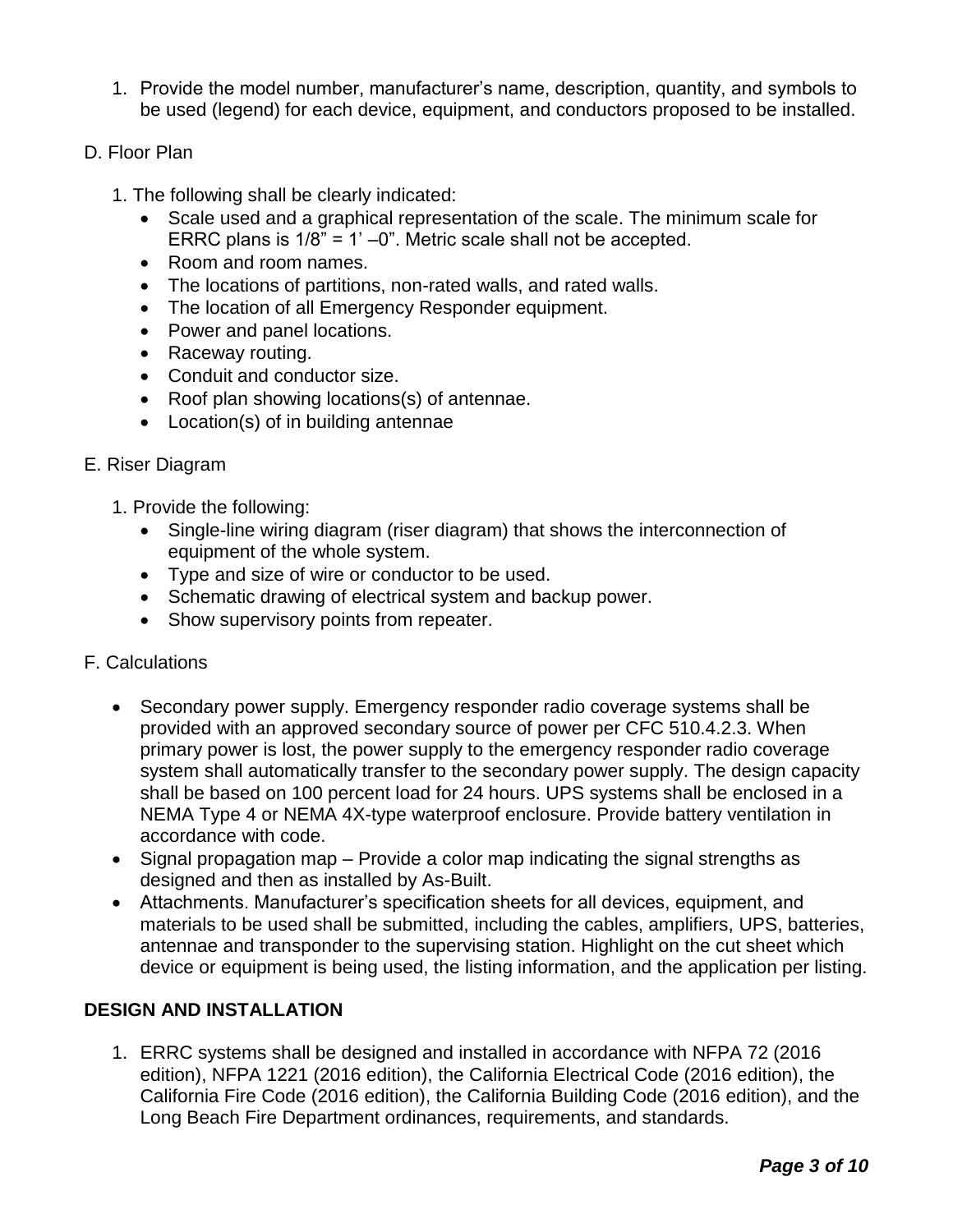- 2. Design the ERRC to provide signal amplification on every floor of the building. Components used in the installation of the ERRC system, such as repeaters, transmitters, receivers, signal boosters, cabling, and fiber-distributed antennae systems, shall be tested for compatibility with the public safety radio system.
- 3. ERRC shall permit the simultaneous use of interoperability of analog and digital modulation radios. ERRC shall be neutral host and nonproprietary.
- 4. ERRC shall not infringe on or be overrun by adjacent building communication systems or cellular telephone service provider systems. Permanent external filters and attachments shall not be permitted.
- 5. Describe if a Class A (A is channelized) 24 channels; or Class B (requires special registration with FCC and notice to the City of Long Beach Emergency Operations Center) is being proposed.
- 6. **Critical Areas.** Critical areas, including fire command centers, fire pump rooms, exit stairs, exit passageways, elevators, elevator lobbies, standpipe cabinets, sprinkler sectional valve locations, and other areas deemed critical by the AHJ, shall be provided with 99 percent floor area radio coverage. NFPA 1221, 9.6.7.4.
- 7. **General Building Areas.** General building areas shall be provided with 95 percent floor area radio coverage.
- 8. Documentation required is presented in 2016 NFPA 72, Chapter 7.
- 9. The fire and building codes determine when these systems are required in a building. NFPA 72 and NFPA 1221 tells you how these systems shall be installed when required by the fire and building codes, in addition to Section 510 of the Fire Code.
- 10. **Frequencies.** See Attachment A in this document for a list of frequencies used in the City of Long Beach.
- 11. **Location.** The ERRC headend including all common equipment shall be located in a room on the main floor or one floor below grade. Rooms housing ERRC equipment shall be separated from the remainder of the building by 2 hour rated fire barriers. A sign or map identifying location of room and master power switch shall be provided as needed to assure the location is readily identifiable to emergency responders. For buildings without a fire command center, the ERRC and/Emergency Power Off switch shall be located inside the fire alarm panel room.
- 12. Verify with the ERRC headend equipment manufacture as to whether or not the room housing the equipment shall be provided with continuous air conditioning to alleviate heat build-up.
- 13. Provide pathway (circuit) survivability in accordance with NFPA 72, 24.3.13.8.
- 14. Location of the main RF and donor site (site closest to the jobsite) and their power Identify on the plans the Lat/Long coordinates. At no time will the contractor be allowed access to City radio sites. **Additional frequencies.** Provide ERRC expandability to permit future additions and changes to emergency responder radio frequencies. "The building owner shall modify or expand the emergency responder radio coverage system at his or her expense in the event frequency changes are required by the FCC or additional frequencies are made available by the FCC." Place this sentence as a note on the cover sheet.
- 15. For emergency responder radio coverage systems that are combined with other nonemergency radio systems such as: cellular telephone signal enhancement, Wi-Fi systems, pager systems, and/or medical telemetry systems, repairs or modifications to any emergency or non-emergency system will require a construction permit from the City. Acceptance testing shall be conducted as part of the construction permit to verify there has been no negative impact to the emergency responder radio coverage system.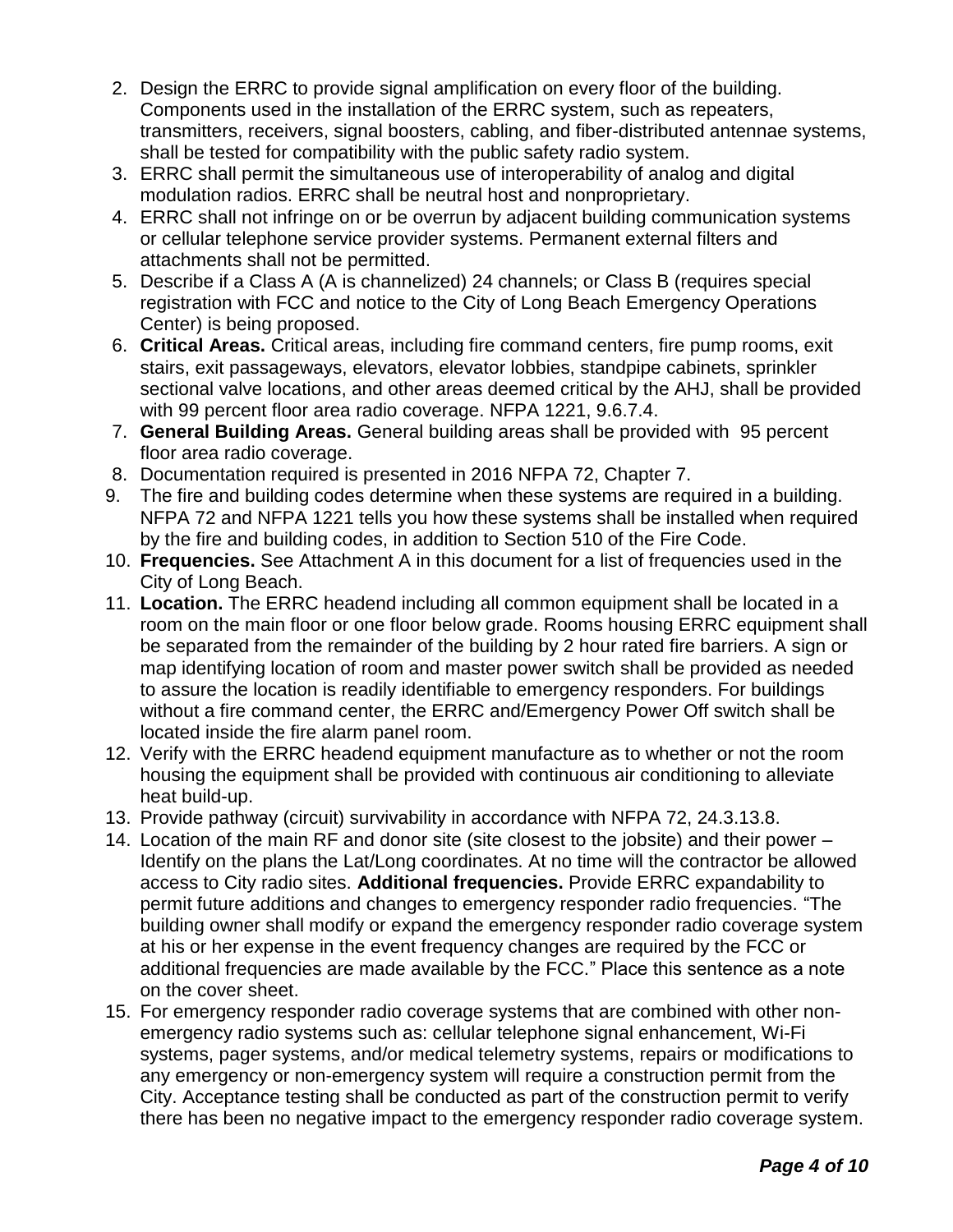- 16. All repeater, transmitter, receiver, signal booster components, external filters and battery system components shall be contained in National Electrical Manufacturer's Association (NEMA) 4-type waterproof cabinet(s) or other *approved* enclosures. NFPA 1221, 9.6.11.2
- 17. **Emergency Power Off (EPO).** A disconnect relay connection that will disengage the power shall be provided and be the only method of turning off a UPS system. DC systems shall have a Battery Disconnect Switch. To turn the entire ERRC off, two actions must be completed. 1) Turn off the secondary power supply using the EPO switch and 2) Turn off the circuit breaker to cut the normal AC. The switch(es) shall be readily identifiable. The location of such power switches and signage identifying their location, shall be made during plan review.
- 18. **Supervision.** See 2016 ed. of NFPA 1221, section 9.6.13 for monitoring requirements of ERRC systems. As a minimum, provide supervision of the ERRC antennas, signal boosters, power supplies and UPS. Trouble signals shall be generated for power supplies. The system shall include automatic supervisory and trouble signals for: antennae malfunction**,** signal booster failure, low battery capacity, sending a supervisory signal at 70% of battery capacity, loss of normal AC power and failure of battery charger. Program the fire alarm system to relay ERRC supervisory and trouble signals to the appropriate supervising station. If the building does not have a fire alarm or sprinkler monitoring panel, a dedicated function fire alarm control unit, as defined in NFPA 72, shall be provided. Should a fire alarm system not be provided at the premise, a dedicated monitoring panel shall be provided in accordance with NFPA 1221, section 9.6.13.2. Monitoring the integrity of power supplies shall be in accordance with section 9.1.2.2 of NFPA 1221, 2016 edition.
- 19. **Wiring.** The wiring shall be in metal raceways for any interconnecting conductors, cables or other physical pathways for systems employing a Level 1 survivability. See 2016 NFPA 72, section 12.4.2. The conduit is not required to be dedicated to radio system cable. Radio system cable may be commingled in the conduit with fiber-optic and other cable that will not impede signal transmission and complies with the California Electrical Code.
- 20. The feeder and riser coaxial cables shall be rated as plenum cables. The feeder coaxial cables shall be connected to the riser coaxial cable using hybrid coupler devices of a value determined by the overall design.
- 21. Riser coaxial cables shall be rated as riser cables and routed through a 2-hour-rated enclosure. The connection between the riser and feeder coaxial cables shall be made within the 2-hour-rated enclosure, and passage of the feeder cable in and out of the 2 hour-rated enclosure shall be fire-stopped to 2-hour ratings.
- 22. Systems shall have lightning protection that complies with NFPA 780.
- 23. All installed materials and cabinets shall be listed U.L., NRTL or equivalent, or listed in the field for electrical safety by a third-party testing laboratory approved by the City of Long Beach. The equipment shall bear such listing at time of rough inspection.
- 24. **Signage.** Signage shall be provided in accordance with section 509 of the California Fire Code. Show the location and the verbiage on the plans of what the sign will look like. Example: A sign shall be located above or near the building Knox box stating "THIS BUILDING IS EQUIPPED WITH AN EMERGENCY RESPONDER RADIO COVERAGE SYSTEM".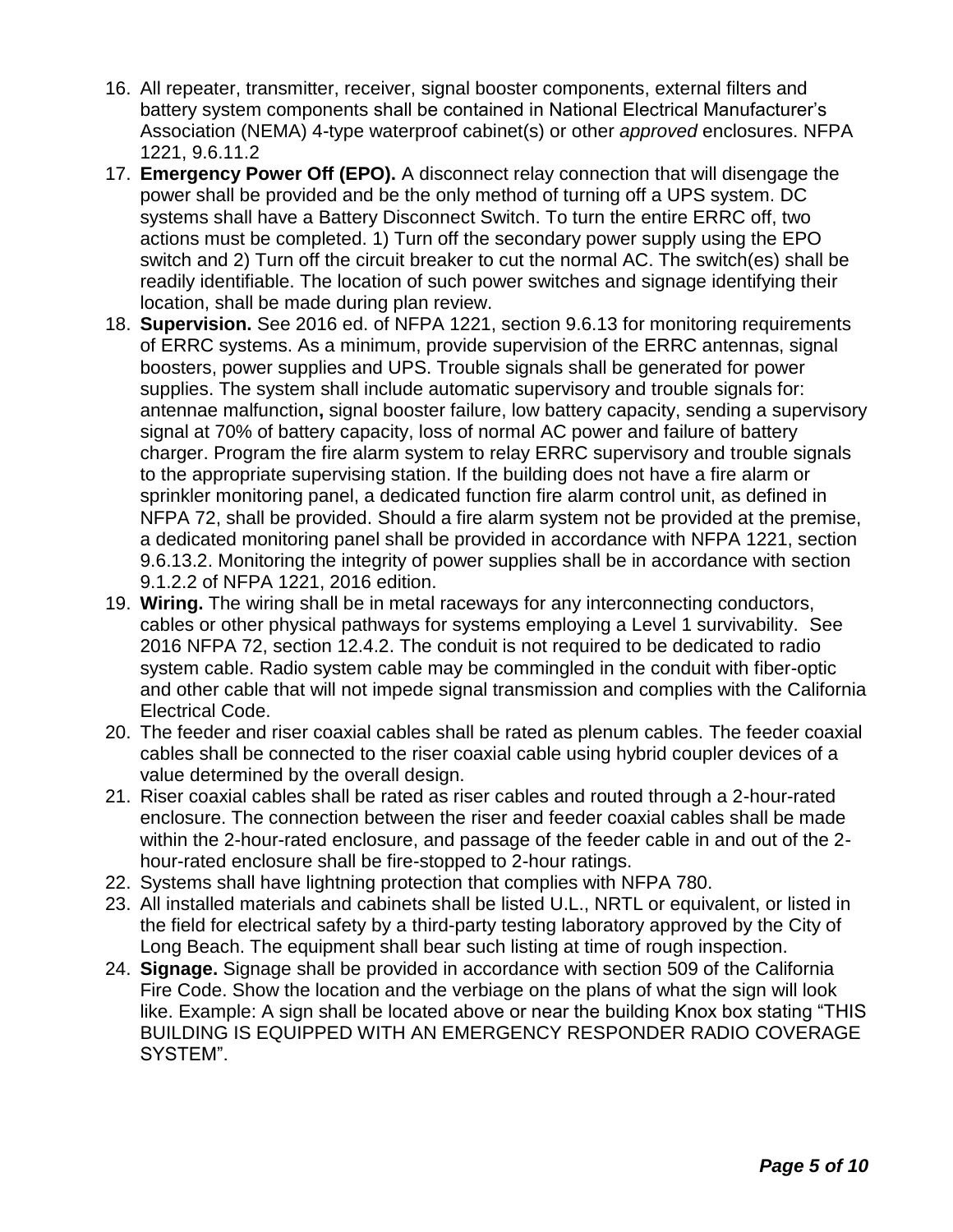# **TESTING**

- 1. "Prior to conducting acceptance testing, an electrical inspection shall be conducted and witnessed by the Building Department Electrical Inspector. Proof of Final Electrical signoff shall be made available at the time of Final Fire Inspection." .Place these sentences on the plans.
- 2. "Inspection is required to demonstrate compliance with the provisions of CFC 510. The owner or an authorized agent of the owner is responsible to obtain and fund special inspection services by contract with a contractor approved by the Authority Having Jurisdiction (AHJ). The owner is responsible to provide acceptable radio coverage within the facility, access to documentation and to request inspection after a system is first installed, annually and when modifications are made to the facility. Inspection requests will identify the testing service who will propose a schedule and provide supporting records. The contractor will provide as-built documentation, commissioning test data and observations of the physical installation and performance of the signal booster system as verification of proper system operation prior to placing the system on-the-air and to document indoor radio coverage of the system." . Place this paragraph on the plans.
- 3. **Acceptance testing.** Upon completion of installation, the building owner shall have the radio system tested to ensure that ERRC on each floor of the building is functional
- 4. A qualified tester shall test the entire system using their own equipment and provide a copy of this report to the Long Beach Fire Department for review.
- 5. Upon completion of the testing and a review of the report the contractor shall schedule an inspection with the Fire Inspector who will spot test the system on each floor.
- 6. **Amplifiers shall not be placed on air before they are verified.** The two primary considerations for Acceptance Tests are 1) Equipment Validation (before it is placed on the air) and 2) Coverage Validation (to document the improved coverage).
- 7. Maximum Output Power Testing(Uplink)
	- Class A Amplifier:
		- 1. Perform and document two measurements: a) Determine the maximum level into the amplifier by transmitting from a portable radio directly below a DAS antenna. b) Determine the minimum input into the amplifier by transmitting from the furthest point into a DAS antenna. This establishes the range of inputs. The range should not exceed the AGC range of the amplifier or the output level will be affected.
		- 2. Perform and document a link calculation for the radio path between the building and the Donor Site.
		- 3. Adjust the gain of the amplifier to ensure the uplink signal level received at the radio site is above –95 dBm
	- Class B Amplifier
		- 1. Document all transmissions within the pass band filter. Calculate the composite power output based on full channel loading, including unwanted signals.
		- 2. Minimum/Maximum readings: a) Document the maximum level into the amplifier by transmitting from a portable radio directly below a DAS antenna. b) Document the minimum input into the amplifier by transmitting from the furthest point into a DAS antenna. This establishes the range of inputs. The range should not exceed the AGC range of the amplifier or the output level will be affected.
		- 3. Record the measured noise floor out of the amplifier.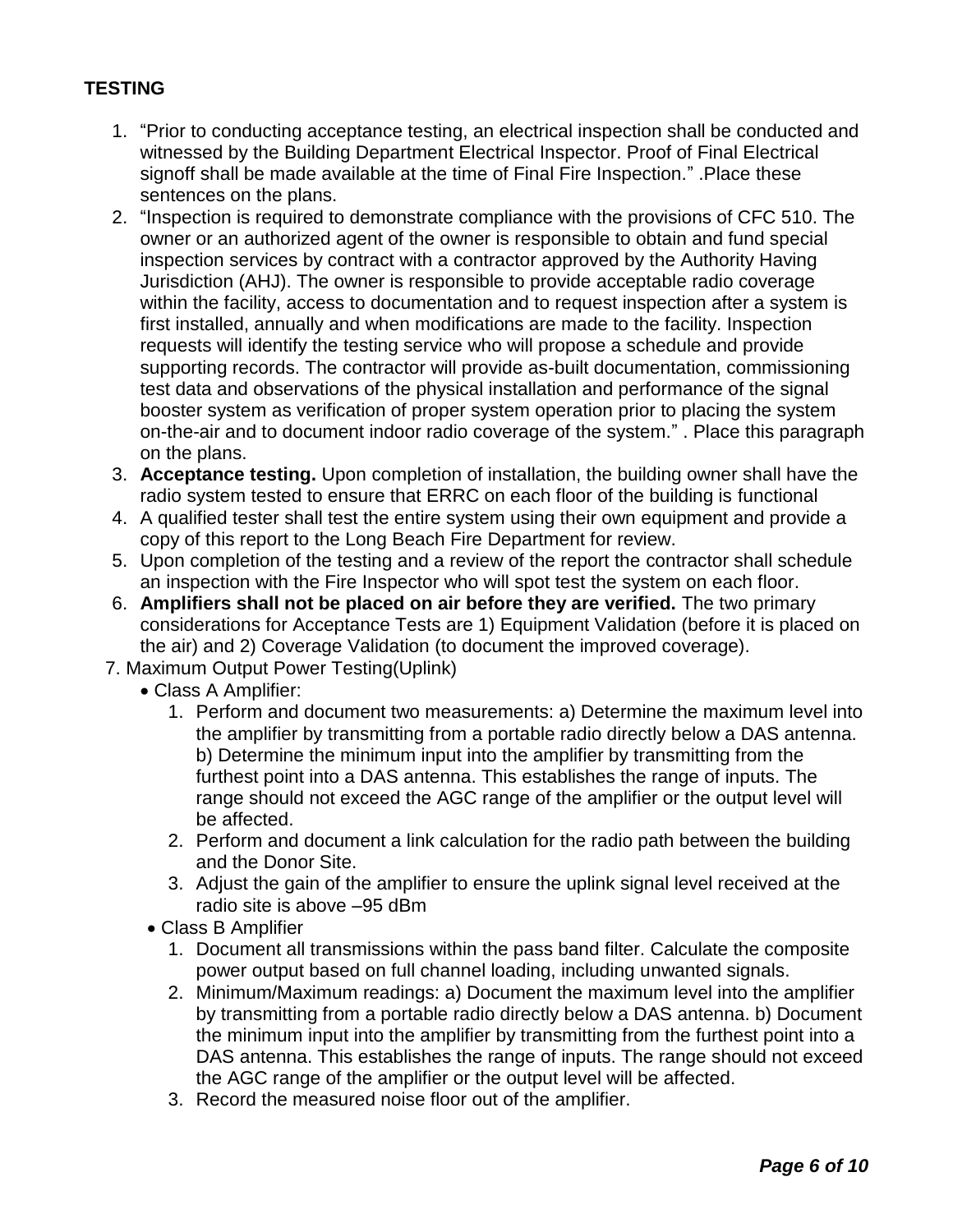- 4. Provide a link calculation for the radio path between the building and the Donor Site.
- 5. Document the gain of the amplifier is adjusted to ensure the uplink signal level at the radio site is above –95 dBm and the amplified noise received at the radio site is below –130 dBm.
- 8. **Dummy load:** When conducting a test, or loading up procedure, a dummy load on the "Donor" antenna connection of the amplifier shall be used or the array shall be disconnected from the donor antenna until the Equipment/System operation has been demonstrated to the Inspector. A dummy load is a large resistor capable of dissipating the radio energy from your transmitter as heat into the air. This capability is necessary during the testing and repair of radio gear. When repairing the transmitter of a radio is often required to transmit for a short time in order to diagnose the problem. But instead of transmitting an unnecessary test signal live on the air, technicians connect a dummy load to the antenna jack. This allows them to transmit a test radio signal that is absorbed in the dummy load. This forces the amplifier to be off the air until power levels, gain and antenna isolation are checked. The installer can perform all of his checks and adjustments by using a signal generator and keeping all transmissions inside the building.
- 9. After completion of the Signal Level Measurements and evaluation of Audio Quality, LBFD will be asked by the contractor to schedule a Fire Department representative to survey the building to verify Fire Command and Dispatch radio operation. Failure of the operational check will require that the owner correct deficiencies and re-schedule Acceptance Testing.

# **ANNUAL TESTING AND PROOF OF COMPLIANCE**

- 1. The emergency responder radio coverage system shall be inspected and tested by qualified personnel annually, or, whenever structural changes occur in or around the complex including additions or remodels that could materially change the original field performance tests. A final test report provided by the Owners Testing Agency shall be provided to LBFD.
- 2. **Dummy load.** When conducting a test, or loading up procedure, a dummy load on the "Donor" antenna connection of the amplifier shall be used or the array shall be disconnected from the donor antenna until the Equipment/System operation has been demonstrated to the Inspector. A dummy load is a large resistor capable of dissipating the radio energy from your transmitter as heat into the air. This capability is necessary during the testing and repair of radio gear. When repairing the transmitter of a radio is often required to transmit for a short time in order to diagnose the problem. But instead of transmitting an unnecessary test signal live on the air, technicians connect a dummy load to the antenna jack. This allows them to transmit a test radio signal that is absorbed in the dummy load. This forces the amplifier to be off the air until power levels, gain and antenna isolation are checked. The installer can perform all of his checks and adjustments by using a signal generator and keeping all transmissions inside the building.
- 3. Testing shall also be in compliance with CFC 510.6.1.
- 4. The City of Long Beach Radio Communications and Fire Department personnel shall have the right to enter onto the property at any reasonable time to conduct field-testing to verify the required level of radio coverage.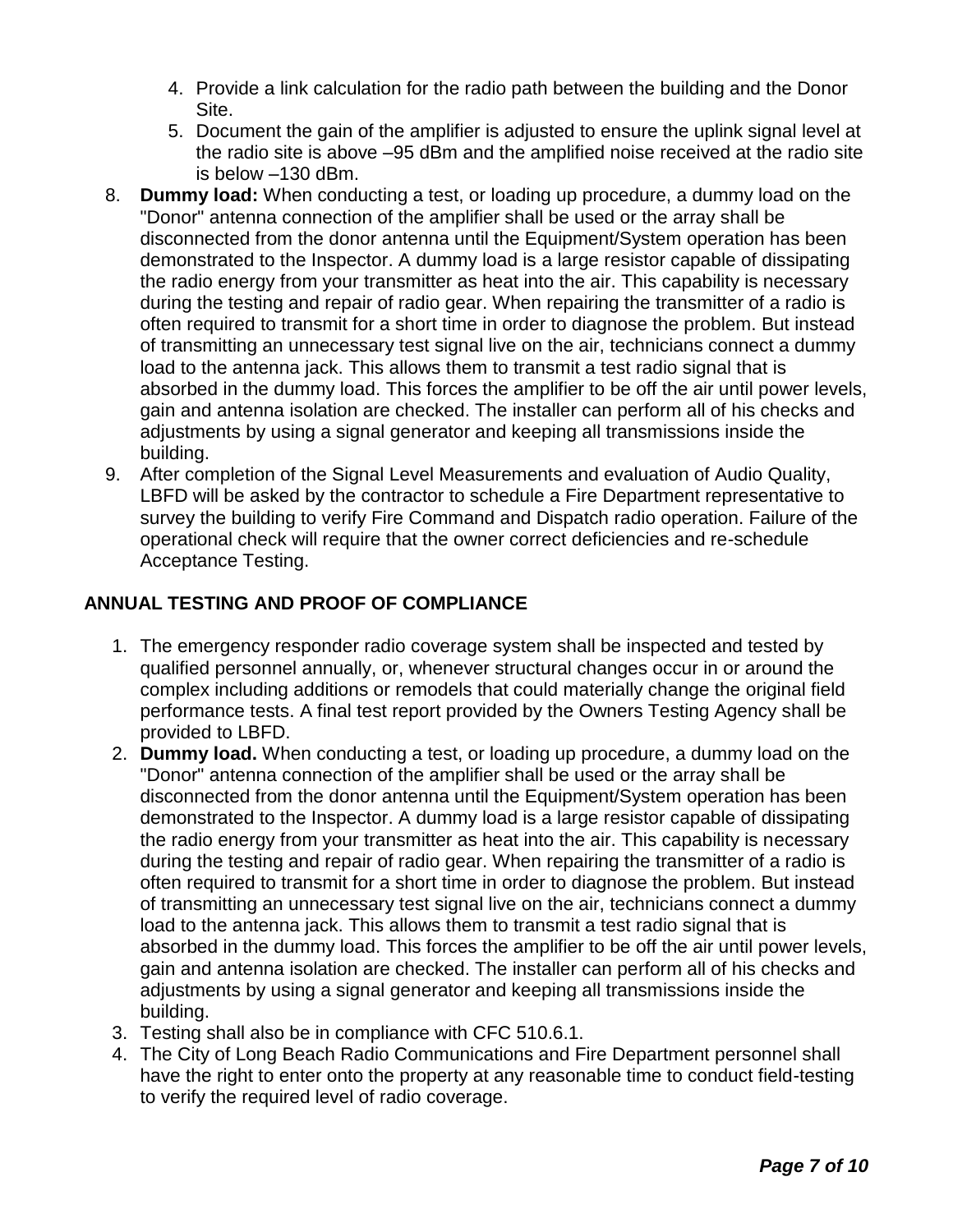- 5. **Minimum qualifications of personnel.** Only certification of in-building training is considered demonstration of adequate skills and experience. The minimum qualifications of the system designer and lead installation personnel shall include possession of:
	- **1. A valid FCC-issued general radio operators license; and**
	- **2. Certification of in-building system training issued by –**
		- a) **Association of Public Safety Communications Officials (APCO)**
		- b) **National Association of Business Education Radio (NABER)**
		- c) **Personal Communications Industry Association (PCIA) or**,
		- d) **The manufacturer of the equipment being installed**.
		- e) Other nationally recognized organizations or schools.

Note: All design documents and all tests shall be recorded and the data signed by a person meeting the minimum qualifications required by CFC 510.5.2 and herein.

# **INSPECTIONS**

- 1. Field inspections shall be scheduled only after a permit has been issued.
- 2. Inspections shall be scheduled by the installing contractor only. When scheduling for inspection, request for sufficient time to complete a thorough inspection of the work performed. Travel time is included in your inspection time.
- 3. Inspections may be scheduled by calling the phone number on the permit card. The following information is required: Permit Number. The amount of time required for inspection (including travel time) name, and number of contact person. An inspector will call to schedule the time and date of the inspection.
- 4. Missed inspections or inspections canceled within 48 hours shall be counted against inspection time. The installing contractor shall conduct a complete test of the system and shall complete all parts of the "Record of Completion" (Section 7.7 of NFPA 72, 2016 edition) **prior** to the Long Beach Fire Department (LBFD) inspection date.
- 5. Necessary coordination shall be made such that representatives of other contractors whose equipment are involved in the testing are present.
- 6. There shall be sufficient personnel and equipment to demonstrate the installation.
- 7. At the time of inspection, the contractor shall hand the following documentation (see 2016 NFPA 72 section 7.5) to the inspector upon his/her arrival, which includes:
	- a) Approved and stamped plans and complete permit (white, pink, hard card).
	- b) A copy of the completed "Emergency Communications Systems Supplementary Record of Completion". The Emergency Communications Systems Supplementary Record of Completion shall include the Names and contact information of personnel to be contacted at any time (24/7/365) if access to the equipment is needed.
	- c) As-built plans if installation has deviations from the approved plan.
	- d) All previous records of inspections.
- 8. After the successful completion of the tests/inspections, provide the following to the LBFD inspector:
	- a) For central station service systems, a copy of the listing organization's certification that the installation complies with NFPA 72 or a copy of the placard from the listed central station certifying that the installation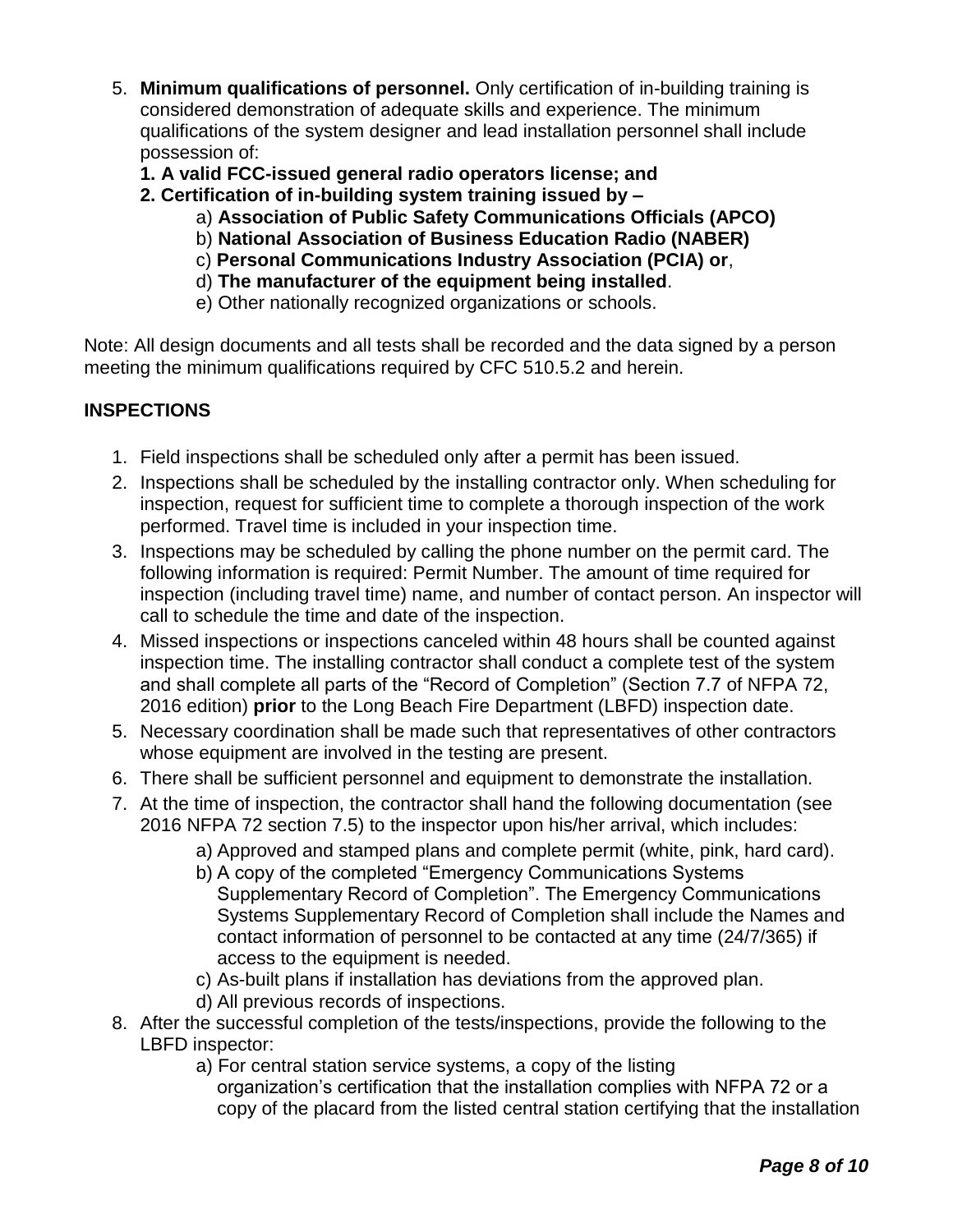complies with NFPA 72. Permit shall not be "finaled" without this certificate or placard.

- b) The permit card (for inspector's signature).
- c) Documents specified in 2016 NFPA 72 sections 7.5.
- 9. After final completion and acceptance of the project, the contractor shall provide the following to the owner:
	- a) Documents specified in 2013 NFPA 72 section 24.8.
	- b) All literature and instructions provided by the manufacturers describing proper operation and maintenance of all devices and equipment,
	- c) A copy of the approved plan and as-built plan, if applicable,
	- d) A copy of the Certificate of Completion, and
	- e) The signed and finaled permit card.
- 10. Code requires one set of ERRC technical information and documentation to be filed in the Fire Command Center (if one exists) or in the ERRC headend room. After final completion and acceptance of the project, the Owner shall maintain the following on site:
	- a) Documents specified in 2016 NFPA 72 section 24.15.1.
	- b) All literature and instructions provided by the manufacturers describing proper operation and maintenance of all devices and equipment,
	- c) A copy of the as-built plan,
	- d) Summary drawing showing locations of ERRC headend and node equipment, and antenna sites,
	- e) Summary of ERRC frequencies utilized,
	- f) Table of effective radiated power at antenna sites,
	- g) Keys to radio equipment room in key box
	- h) Label indicating ERRC system on premises at lock box
	- i) A copy of the Certificate of Completion, and
	- j) The Names and contact information of personnel to be contacted at any time (24/7/365) if access to the equipment is needed.